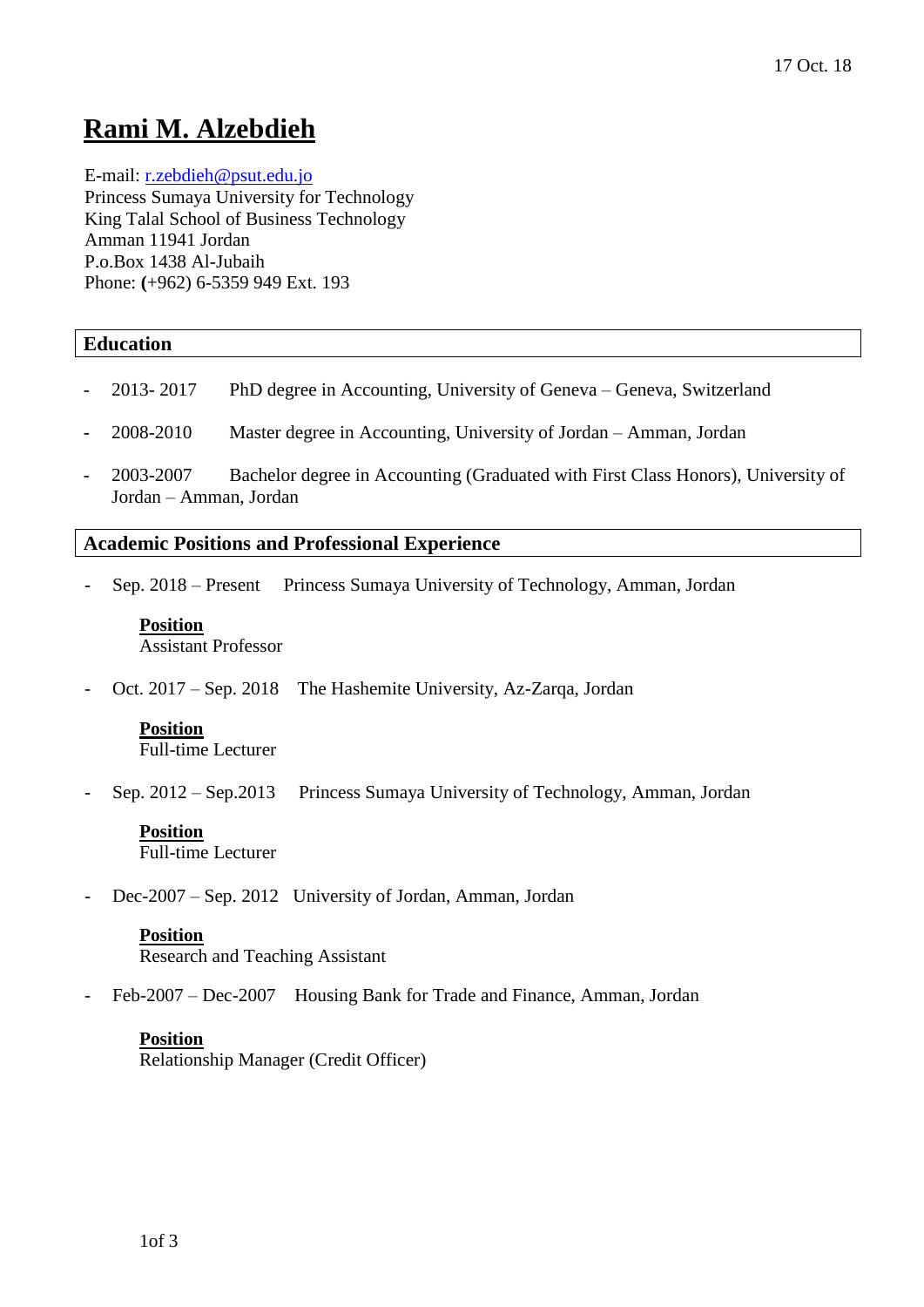#### **Conferences and Workshops**

- Empirical research in financial accounting: market-based research in international accounting, Part II (applications and special topics) (12-14 Oct. 2015) - University of Zurich, Switzerland.
- Introduction to panel data analysis workshop (25-29 Aug. 2014) University of Lugano, Switzerland.
- The third graduate research conference (Nov. 2010). I presented my MA thesis "The effect of external auditors' report on credit decisions in Jordanian commercial banks" – Jordan University, Jordan.
- The Third conference of corporate governance and social responsibility: The case of emerging markets (2013). Paper Presented in the conference: "The effect of corporate governance on financial reporting quality: The case of Jordanian firms"- Yarmouk University, Jordan.
- Income and sales tax law in Jordan workshop: organized by Jordan association of certified public accountant (JACPA) - Oct. 13, 2018.

#### **Published Papers**

- Abdel Qader, M., Alzebdieh, R., Daher, A., (2013) "The Effect of Corporate Governance on Financial Reporting Quality: The case of Jordanian firms", Accepted for publishing at International Research Journal in finance and Economics, volume 112, Vol. 39, 147-154.
- Alzebdieh, R., Althuneibat, A., (2012)" The Effect of External Auditors' Report on Credit Decisions in Jordanian Commercial" The Jordan Journal of Business Administration (Published by the Ministry of Higher Education and University of Jordan), Vol. 8, No 3, 465-494.
- Althuneibat, A., Ibrahim, D., Alzebdieh, R., (2011)"The Effect of Accounting Profession Regulations in Jordan on Audit Quality", Dirasat Journal - Administrative Sciences (Published by University of Jordan), Vol. 39, No 2, 200-214.

#### **Scholarships**

- Fondation Ernst et Lucie Schmidheiny Geneva Switzerland: Research financial support Nov. 2016 – June. 2017
- Swiss Government Excellence Scholarships for Foreign Scholars and Artists PhD scholarship: Sept. 2013 – May 2017.
- Graduate Studies scholarship Jordan University Master program: Jan. 2008 June 2010.